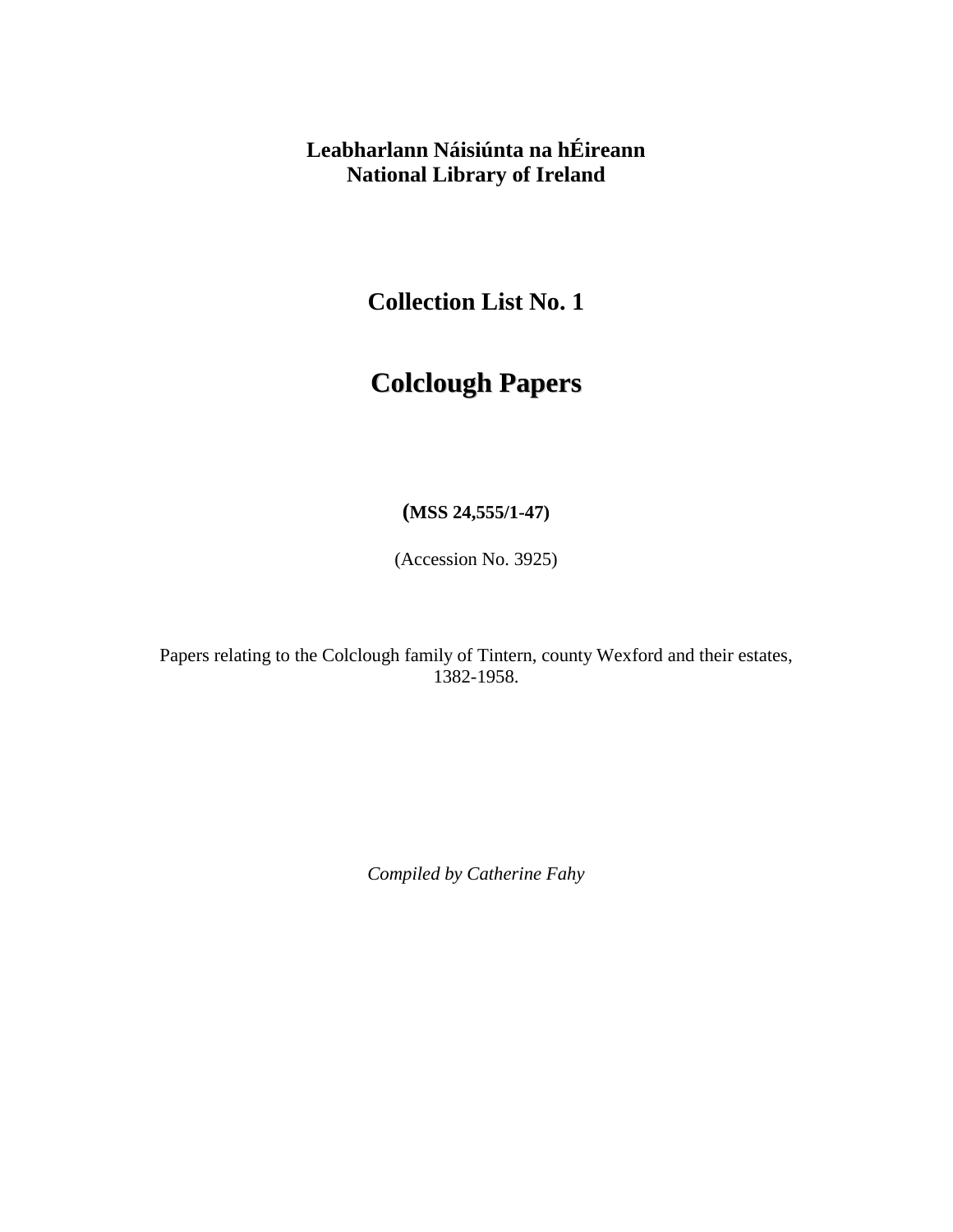## **INTRODUCTION**

The Colclough collection comprises papers relating to the Colclough family of Tintern, co. Wexford and their estates, acquired from Lucy Biddulph-Colclough in 1982. Anthony Colclough acquired Tintern in 1575 by a royal grant from Elizabeth I; within two generations his family, by alliances with the Butler, Kavanagh and Loftus families, had become one of the most important in co. Wexford.

The collection includes some items relating to the general history of Wexford as well as a number of items relating to counties Carlow, Laois and Kilkenny. The majority of the papers relate to the Colclough estates while several of the later documents concern legal cases and suits. Personal papers are not well represented in this collection. The list, apart from the first three items which relate generally to Tintern and the Colcough family, is arranged in chronological order. Most of the items dating before 1798 have been fully described and in some cases transcribed and indexed in *Analecta Hibernica,* vol. 20 (1958), pp. 3-16 (there are marked in the list by AH).

The Library has received a number of accessions of Colclough Papers, some of which are listed in *Manuscript Sources for the History of Irish Civilisation*, vol. 1, ed. Richard J. Hayes (1965), p. 626 and *Manuscript Sources for the History of Irish Civilisation-First Supplement 1965-1975*, vol. 1, ed. Richard J. Hayes (1979), pp. 137-139. Further sources for the study of the Colclough family are listed in Collection List no. 26.

## **Bibliography**

Ainsworth, Sir John: 'National Library Reports on Private Collections', no. 124 [also published in *Analecta Hibernica*, vol. 20 (1958), pp. 3-16]

*Burke's Irish Family Records* (1976)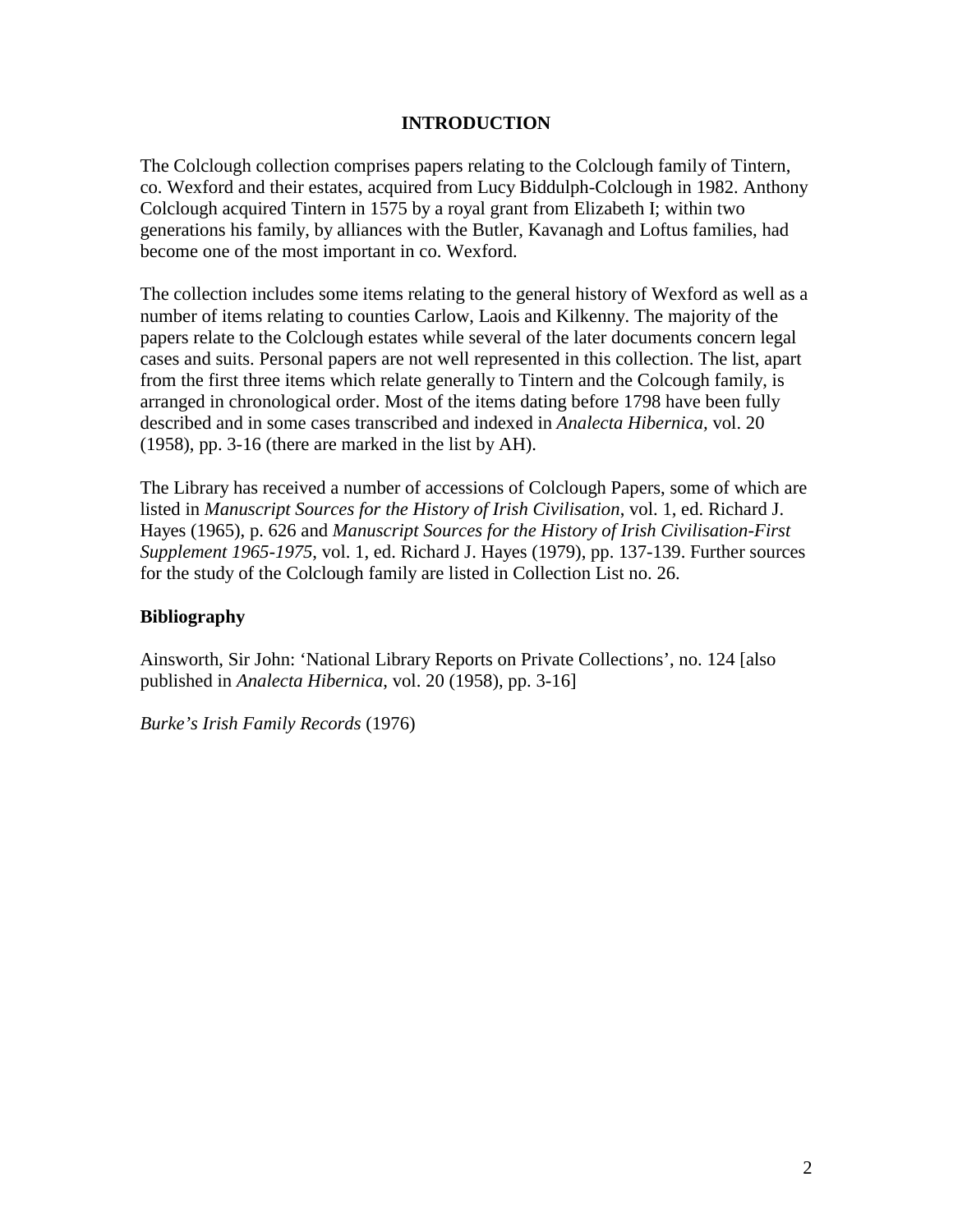|                  | I.<br><b>Genealogical material and family history</b>                                                                                                                                                                                                            |
|------------------|------------------------------------------------------------------------------------------------------------------------------------------------------------------------------------------------------------------------------------------------------------------|
| Ms. 24555<br>(1) | Pedigree of Colclough family [transcribed from Visitation of Wexford<br>1618] and Funeral Certificate of Sir Thomas Colclough [d. 23 August]<br>1624, transcribed from funeral entry, Genealogical Office], typescript<br>copy, 4 pp.<br>1618-24                 |
| (2)              | Tintern Abbey: history and description of Tintern Abbey and the<br>Colclough family, typescript copy, 6 p.<br>$[c.1807-24]$                                                                                                                                      |
| (3)              | Notes and newscutting on the history of the Colclough family and Tintern<br>Abbey, including ground floor plan, 4 items.<br>[c. 1900-1958]                                                                                                                       |
| (4)              | Elizabethan copy of Inspeximus and confirmation of the Earl of<br>Pembroke's charter to Tintern by King Richard II, 13 June 1382.<br>[Transcribed in Hore (P.H.): History of the town and county of Wexford,<br>1901, Vol. II, p.16]<br>13 June 1382             |
|                  | П.<br><b>Estate, legal and personal papers</b>                                                                                                                                                                                                                   |
| (5)              | Translation [c. 1820] of Charter of Wexford.<br>1411                                                                                                                                                                                                             |
| (6)              | (AH) Copy dated 1559 of lease by John [Purcell], Bishop of Ferns and the<br>Dean and Chapter of Ferns to Patrick FitzPatrick Walle of lands in parish<br>of Maglas [Mayglass, co. Wexford], 22 February 1538. With translation<br>[c. 1800].<br>22 February 1538 |
| (7)              | (AH) Translation of decree of divorce of Anthony Colclough, gent. and<br>Thomasine Sutton of the town of Cales.<br>29 March 1547                                                                                                                                 |
| (8)              | (AH) Fee farm grant, with seal, by Alexander Devereux, Bishop of Ferns<br>and the Dean and Chapter of Ferns to James Deverous of Maglas<br>[Mayglass, co. Wexford), gent., of land in the cantred of Shelbirne, co.<br>Wexford.<br>4 March 1560/61               |
| (9)              | (AH) Feoffment by Anthony Colclough of Tyntern to Thomas Siggins of<br>the site of the Abbey of Tyntern and lands in co. Wexford. Late and<br>imperfect copy.                                                                                                    |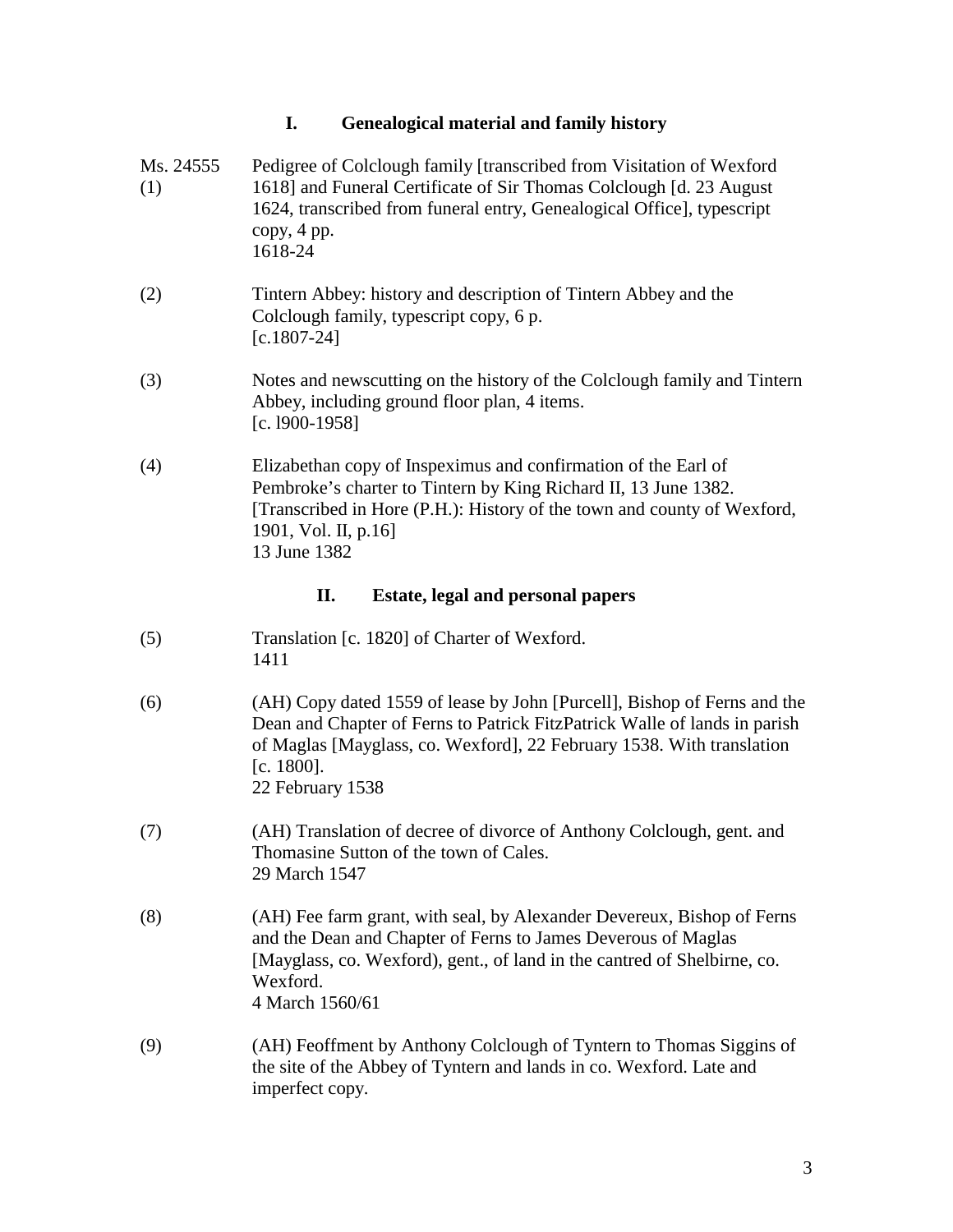20 [?] 1579

| (10) | (AH) Lease with seals, by Hugh Allen, Bishop, and the Chapter of Ferns<br>to Thomas Colclough of [? Rathnerny], co. Wexford, of lands in the parish<br>of Kinneighe, co Wexford.<br>9 December 1589                  |
|------|----------------------------------------------------------------------------------------------------------------------------------------------------------------------------------------------------------------------|
| (11) | (AH) Bond of Gavan Creak of Harriesto[n], co. Kildare, to Alexander<br>Cosby of Stradbally, Queen's co.<br>3 December 1593                                                                                           |
| (12) | (AH) Defeasance by Richard Nobill of Castledermott, co. Kildare to<br>Alexander Cosby of Stradbally of a statute staple.<br>8 May [1594]                                                                             |
| (13) | (AH) Grant by Alexander Cosby to Richard Noble for £300 and annuity<br>out of lands in co. Wexford.<br>8 May 1594                                                                                                    |
| (14) | (AH) Release by Alexander Cosby, Edward Loftus of Dublin and<br>Nicholas Roche to Thomas Gaye of Dublin and John Shard of New Ross,<br>surgeon, of all actions.<br>12 May 1596                                       |
| (15) | (AH) Bond of Alexander Dewrox of Maglasse, co. Wexford and Michael<br>Keatinge of Baldwinstown, co. Wexford to Thomas Colclaughe of<br>Tyntyrne, Knt. for conveyance of lands in co. Wexford.<br>17 April 1596       |
| (16) | (AH) Conveyance, with seals, by Alexander Cosby to Thomas Colclough<br>for lands in Queen's co., with bond for performance of same, two items.<br>May 1596                                                           |
| (17) | (AH) General release with seals by Alexander Cosby and Terence<br>Odemsye of Clonoghe, King's co. to Edward Loftus of Dublin.<br>1596                                                                                |
| (18) | (AH) Particulars of a grant to be passed to Sir Thomas Colclough of<br>escheated lands in co. Wexford. In Latin. Poor condition.<br>[c. 1600]                                                                        |
| (19) | (AH) Release by Edward Loftus of Dublin, Alexander Cosby and<br>Nicholas Roche to Thomas Gaye of Dublin and John Shard of New Ross<br>of their interest in a writ of error affecting lands in Queen's co.<br>c. 1600 |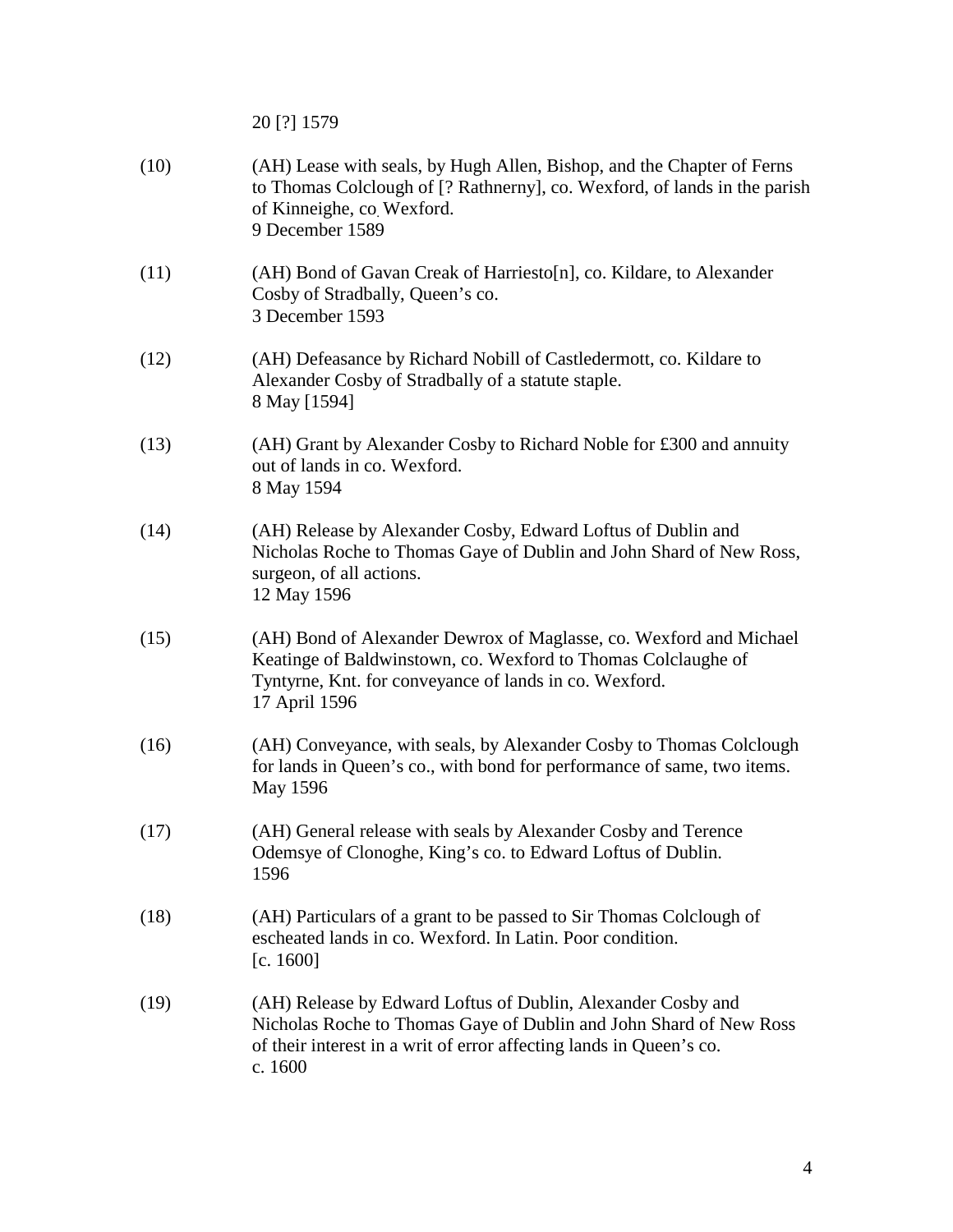| (20) | (AH) Feoffment, in Latin, by Alexander Devereux of Mayglass,<br>co. Wexford to Thomas Colclough of Tintern, Knt. of lands in co. Wexford<br>(?) and Queen's co.<br>20 October 1601                                                                   |
|------|------------------------------------------------------------------------------------------------------------------------------------------------------------------------------------------------------------------------------------------------------|
| (21) | (AH) Feoffment by George Carewe, Knt. to Thomas Colclough, Knt. of<br>lands in the Duffrey [co. Wexford). Very faded.<br>14 June 1604                                                                                                                |
| (22) | (AH) Feoffment by Morrogh Mac Donill Dorroch of the Retlanmore in the<br>Duffrey, co. Wexford and Teige Mac Donill Dorroch of the same, to Sir<br>Thomas Colclough of Tintern of lands in the Duffrey.<br>18 June 1606                               |
| (23) | (AH) Feoffment by Richard Boyle of Youghal, co. Cork, Knt. to<br>Lawrence Esmond of Arklow, co. Wicklow, Knt. of the rectory of<br>Nedame, co. Tipperary. In Latin.<br>24 May 1609                                                                   |
| (24) | (AH) Deed of exchange of Arte McHugh Oge of Tombrucke, co. Wexford<br>with Sir Thomas Colclough, of land in the Duffrey, co. Wexford.<br>20 December 1610                                                                                            |
| (25) | (AH) Grant, with seal, by Sir Robert Pigote of Disert, Queen's co., Knt. to<br>his son John Pigote, of the tithes of lands in Queen's co.<br>17 September 1611                                                                                       |
| (26) | (AH) Grant by Callough Mc Edmond of [? Cowlemongursee], co.<br>Wexford to Teige Mc Donnogh of lands in the Duffry, co. Wexford.<br>Faded.<br>$[? 1]$ September 1623                                                                                  |
| (27) | (AH) Feoffment by Morish Mc Donell Ower of [illegible], co. Wexford<br>and Cahire Mc Donell Ower of Tomechorry, co. Wexford, to Dudley<br>Colclough of Monart, of lands in the Duffrey, co. Wexford. Torn, and<br>partly illegible.<br>22 March 1625 |
| (28) | (AH) Lease by Nicholas Loftus of Dublin (by the direction of the<br>Countess of Fingall) to Gerott FitzGerott of Moynard, co. Wexford, of<br>lands in co. Wexford.<br>[18 November 1632]                                                             |
| (29) | (AH) Petition to the Lord Deputy and Council of George Andrews, Bishop<br>of Ferns and Leighlin; his replication to the answer of Sir Adam<br>Colclough; and the decree of the Lord Deputy and Council in                                            |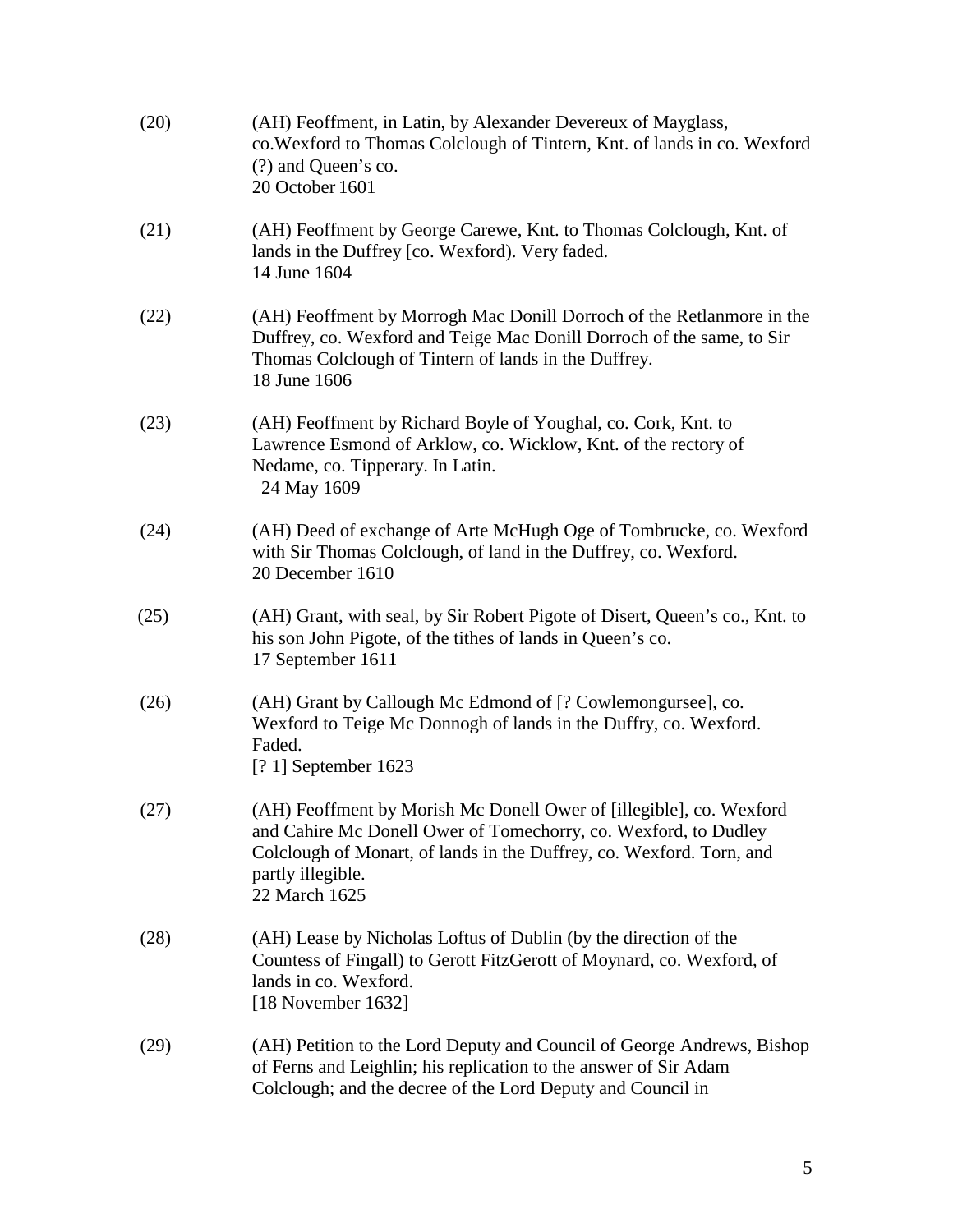|      | settlement of the dispute, 3 items.<br>1635 - 14 March 1636                                                                                                     |
|------|-----------------------------------------------------------------------------------------------------------------------------------------------------------------|
| (30) | (AH) Bond of John Colclough of Powldarig, co. Werford to Dame Alice<br>Colclough of Tyntern for lease of parsonage of Kilimore, co. Wexford.<br>30 October 1640 |
| (31) | (AH) Commission to Nicholas Loftus, and others concerning Dame Alice<br>Colclough.<br>24 August 1641                                                            |
| (32) | (AH) Order of the rehearing of the case of James Butler, Duke of Ormond<br>v. John Pigott Colclough and Margaret, his wife, 14 p.<br>27 February 1702           |
| (33) | (AH) Rent Roll of the co. Wexford estate of the Rt. Hon. Lady Grandvill,<br>1 p.                                                                                |
| (34) | (AH) Tithe account of the parish of Tintern co. Wexford for the year 1745,<br>4 pp.<br>February 1745/46                                                         |
| (35) | (AH) Rental and history of title of Dunmain and other lands in co.<br>Wexford.<br>1746-1749                                                                     |
| (36) | (AH) Contemporary copies of depositions of William Hackett of<br>Coolatuarn, Co. Wexford, farmer, and Catherine, his wife.<br>1798                              |
| (37) | Printed rental of part of the estates of Sir Richard Butler, Bart. (intended to<br>be sold) in the baronies of Rathvilly and Forth, co. Carlow.<br>[c. 1800]    |
| (38) | List of leases made by Edward North of Broomfield to the tenants of his<br>estates in counties Wexford and Louth, and the city of Kilkenny, 16 p.<br>[c. 1802]  |
| (39) | Papers relating to the case of Boyton v. Colclough, Whaley and others, 4<br>items.<br>1807                                                                      |
| (40) | Papers concerning Action of Replevin by Caesar Colclough against Daniel<br>Harmon and fifteen others, 6 items.<br>August 1808                                   |